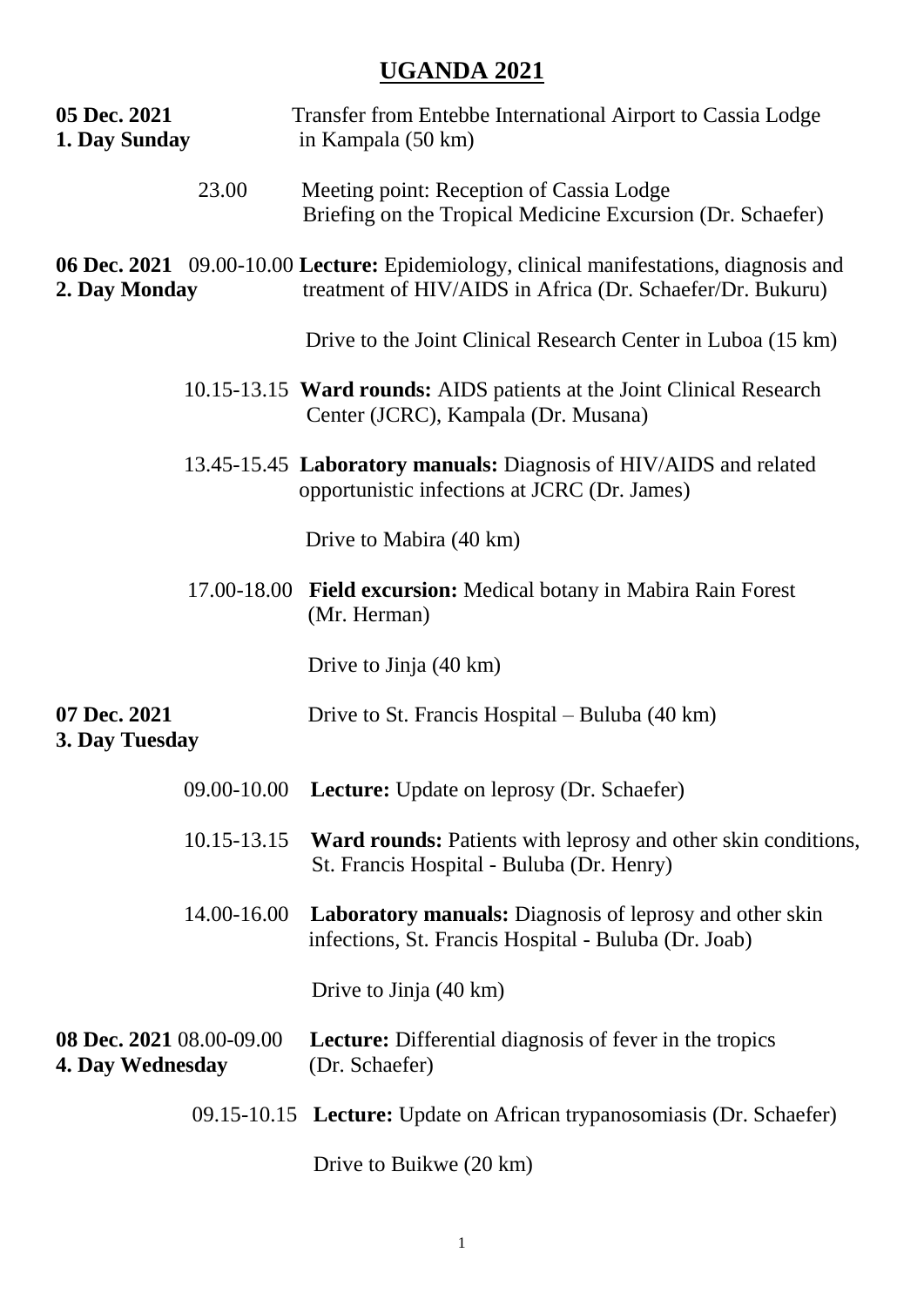|                                  | 11.00-14.00 | <b>Ward rounds: Patients with fever at</b><br>Buikwe Subdivision Hospital (Dr. Lwassa)                                                                                               |  |
|----------------------------------|-------------|--------------------------------------------------------------------------------------------------------------------------------------------------------------------------------------|--|
|                                  | 14.30-16.30 | <b>Laboratory manuals:</b> Diagnosis of African trypanosomiasis,<br>Buikwe Subdivision Hospital (Mr. Wilfred)                                                                        |  |
|                                  | 17.00-19.00 | <b>Field excursion:</b> Prevention and control strategies (trapping of<br>Tse-Tse flies) of African trypanosomiasis in a rural area in<br>Buikwe (Mr. Patrick)                       |  |
|                                  |             | Drive to Jinja (20 km)                                                                                                                                                               |  |
| 09 Dec. 2021<br>5. Day: Thursday |             | Drive to Kakira (30 km)                                                                                                                                                              |  |
|                                  | 09.00-10.00 | <b>Lecture:</b> Occupational medicine in Kakira Sugar Cane Factory<br>(Dr. Adia)                                                                                                     |  |
|                                  | 10.30-12.30 | <b>Ward rounds:</b> Patients with work related accidents and<br>infections in Kakira Hospital (Dr. Adia)                                                                             |  |
|                                  |             | Drive to Mbarara via Kampala (320 km)                                                                                                                                                |  |
| 6. Day: Friday                   |             | <b>10 Dec. 2021</b> 09.00-10.00 Lecture: Dermatology in the tropics (Prof. Peter, Dr. Gladys)                                                                                        |  |
|                                  |             | 10.15-12.15 Ward rounds: Tropical dermatology in the Skin Clinic,<br>University Hospital, Mbarara (Prof. Peter, Dr. Gladys)                                                          |  |
|                                  | 13.30-15.30 | <b>Ward rounds:</b> Patients with diarrhoeal infections at the<br>University Hospital, Mbarara (Dr. Edwin)                                                                           |  |
|                                  | 17.00-19.00 | <b>Lecture:</b> Dengue fever and new emerging arbovirus infections<br>(Dr. Schaefer)                                                                                                 |  |
| 11 Dec. 2021<br>7. Day: Saturday |             | Drive to Queen Elizabeth National Park (170 km)                                                                                                                                      |  |
|                                  |             | Game drive in Queen Elizabeth National Park                                                                                                                                          |  |
|                                  |             | After dinner: Participants can (optional) present for about 15<br>minutes their work-, research- oversea-experience etc. to the<br>other participants (Please come with flash stick) |  |
| 12 Dec. 2021<br>8. Day: Sunday   |             | Boat-trip on Kazinga Channel between Lake George and Lake<br>Edward                                                                                                                  |  |
|                                  |             | After dinner: Movie "The last King of Scotland" is a<br>great film on the rise and fall of the Ugandan dictator Idi                                                                  |  |

2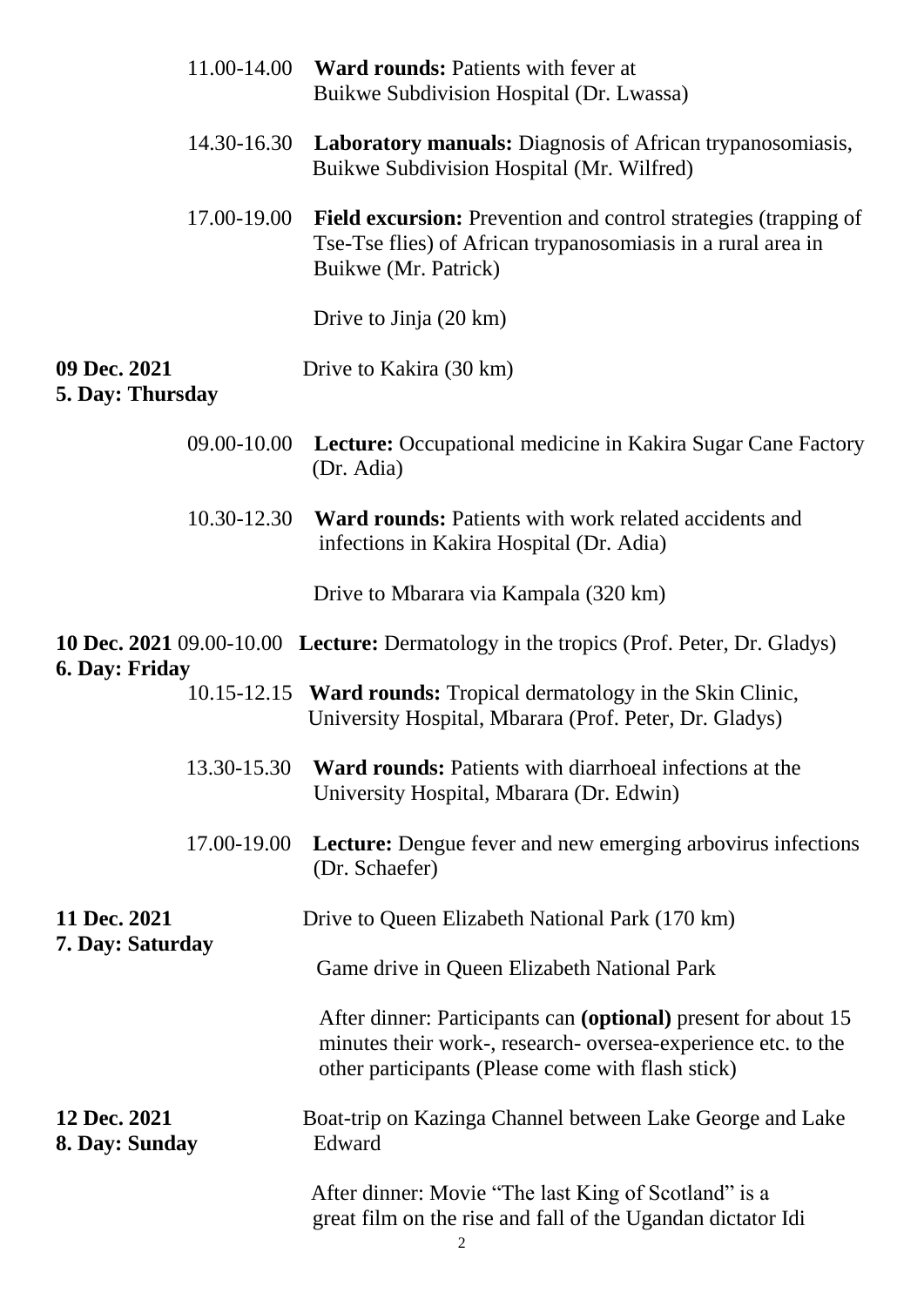|                                                       | physician (Oscar 2006)        | Amin Dada seen through the eyes of his personal Scottish                                                                                                                                                             |  |
|-------------------------------------------------------|-------------------------------|----------------------------------------------------------------------------------------------------------------------------------------------------------------------------------------------------------------------|--|
| 9. Day: Monday                                        |                               | <b>13 Dec. 2021</b> 08.30-10.30 Lecture: Clinical manifestations, diagnosis, treatment,<br>prevention and control of malaria (Dr. Schaefer)                                                                          |  |
|                                                       |                               | 11.00-12.00 Lecture: Clinical manifestations, diagnosis, treatment,<br>prevention and control of lymphatic filariasis (Dr. Schaefer)                                                                                 |  |
|                                                       |                               | Drive to Fort Portal via Kasese (150 km)                                                                                                                                                                             |  |
| 10. Day: Tuesday                                      |                               | 14 Dec. 2021 09.00-10.00 Lecture: Clinical manifestations, diagnosis, treatment,<br>prevention and control of schistosomiasis (Dr. Schaefer)                                                                         |  |
|                                                       |                               | Drive to Ruteete Health Center III (20 km)                                                                                                                                                                           |  |
|                                                       |                               | 11.30-13.30 Ward rounds in Ruteete Health Center III. Seeing patients with<br>schistosomiasis in the outpatient department (Dr. Andrew)                                                                              |  |
|                                                       | Health Center III (Mr. Moses) | 14.00-16.00 Laboratory manuals: Diagnosis of schistosomiasis at Ruteete                                                                                                                                              |  |
|                                                       |                               | Drive to the Bunyaruguru Crater Lakes (20 km)                                                                                                                                                                        |  |
|                                                       | (Dr. Clouds)                  | 17.00-19.00 Field excursion: Prevention and control strategies of<br>schistosomiasis in a school in the Bunyaruguru Crater Lakes                                                                                     |  |
|                                                       | Drive to Fort Portal (40 km)  |                                                                                                                                                                                                                      |  |
| <b>15 Dec. 2021</b> 08.00-09.00<br>11. Day: Wednesday |                               | <b>Lecture:</b> Epidemiology, clinical manifestations, diagnosis and<br>treatment of onchocerciasis (Dr. Schaefer)                                                                                                   |  |
|                                                       |                               | Drive to Kamwenge District (70 km)                                                                                                                                                                                   |  |
|                                                       | carried out (Dr. Clouds)      | 10.30-13.30 Field excursion: After a visit to the onchocerciasis headquarter<br>in Fort Portal, field trip to an endemic area of onchocerciasis in<br>Kamwenge District, where prevention and control strategies are |  |
|                                                       | Drive to Fort Portal (70 km)  |                                                                                                                                                                                                                      |  |
|                                                       | (Dr. Bamuhiga)                | 15.00-17.00 Ward rounds: Case presentations of patients with various<br>parasitic infections in Kabarole Hospital, Fort Portal                                                                                       |  |
|                                                       |                               |                                                                                                                                                                                                                      |  |